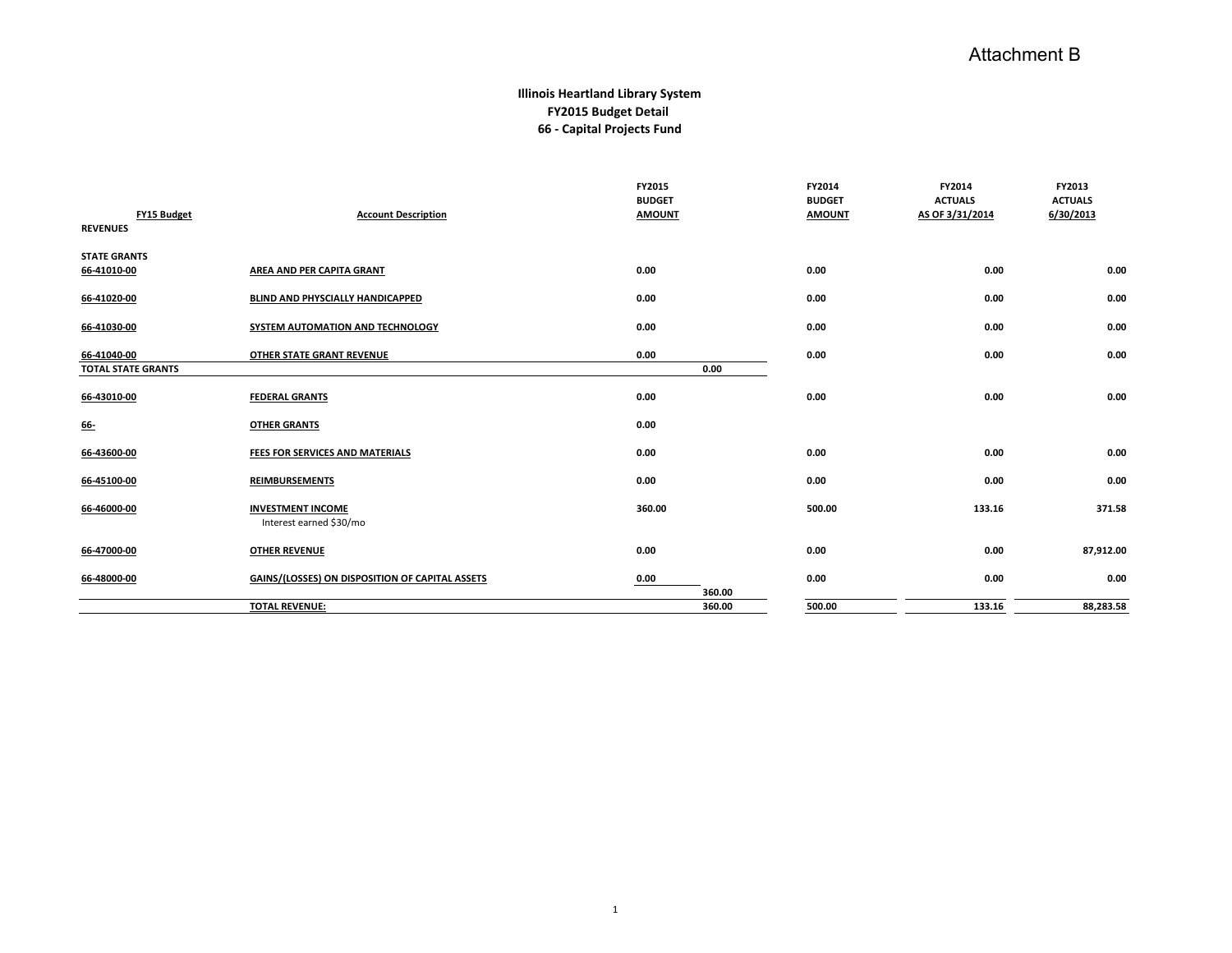| <b>FY15 Budget</b><br><b>EXPENSES</b>               | <b>Account Description</b>                              | FY2015<br><b>BUDGET</b><br><b>AMOUNT</b> | FY2014<br><b>BUDGET</b><br><b>AMOUNT</b> | FY2014<br><b>ACTUALS</b><br>AS OF 3/31/2014 | FY2013<br><b>ACTUALS</b><br>6/30/2013 |
|-----------------------------------------------------|---------------------------------------------------------|------------------------------------------|------------------------------------------|---------------------------------------------|---------------------------------------|
| PERSONNEL                                           |                                                         |                                          |                                          |                                             |                                       |
| 66-50100-00                                         | <b>LIBRARY PROFESSIONALS</b>                            | 0.00                                     | 0.00                                     | 0.00                                        | 0.00                                  |
| 66-50200-00                                         | <b>OTHER PROFESSIONALS</b>                              | 0.00                                     | 0.00                                     | 0.00                                        | 0.00                                  |
| 66-50300-00                                         | <b>SUPPORT SERVICES</b>                                 | 0.00                                     | 0.00                                     | 0.00                                        | 0.00                                  |
| 66-51050-00                                         | <b>SOCIAL SECURITY TAXES (FICA)</b>                     | 0.00                                     | 0.00                                     | 0.00                                        | 0.00                                  |
| 66-51100-00                                         | <b>UNEMPLOYMENT INSURANCE</b>                           | 0.00                                     | 0.00                                     | 0.00                                        | 0.00                                  |
| 66-51150-00                                         | <b>WORKERS' COMPENSATION</b>                            | 0.00                                     | 0.00                                     | 0.00                                        | 0.00                                  |
| 66-51200-00                                         | <b>RETIREMENT BENEFITS</b>                              | 0.00                                     | 0.00                                     | 0.00                                        | 0.00                                  |
| 66-51250-00                                         | <b>HEALTH, DENTAL, AND LIFE INSURANCE</b>               | 0.00                                     | 0.00                                     | 0.00                                        | 0.00                                  |
| 66-51300-00                                         | <b>OTHER FRINGE BENEFITS</b>                            | 0.00                                     | 0.00                                     |                                             |                                       |
| 66-51400-00                                         | <b>TEMPORARY HELP</b>                                   | 0.00                                     | 0.00                                     | 0.00<br>0.00                                | 0.00<br>0.00                          |
| 66-51600-00                                         | <b>RECRUITING</b>                                       | 0.00                                     | 0.00                                     | 0.00                                        | 0.00                                  |
| <b>TOTAL PERSONNEL</b>                              |                                                         | 0.00                                     |                                          |                                             |                                       |
| <b>LIBRARY MATERIALS</b><br>66-51700-00             | <b>PRINT MATERIALS</b>                                  | 0.00                                     | 0.00                                     | 0.00                                        | 0.00                                  |
| 66-51750-00                                         | <b>NONPRINT MATERIALS</b>                               | 0.00                                     | 0.00                                     | 0.00                                        | 0.00                                  |
| 66-51800-00                                         | <b>E-RESOURCES</b>                                      | 0.00                                     | 0.00                                     | 0.00                                        | 0.00                                  |
| <b>TOTAL LIBRARY MATERIALS</b>                      |                                                         | 0.00                                     |                                          |                                             |                                       |
| <b>BUILDINGS &amp; GROUNDS</b>                      |                                                         |                                          |                                          |                                             |                                       |
| 66-52050-00                                         | <b>RENT</b>                                             | 0.00                                     | 0.00                                     | 0.00                                        | 0.00                                  |
| 66-52100-00                                         | <b>UTILITIES</b>                                        | 0.00                                     | 0.00                                     | 0.00                                        | 0.00                                  |
| 66-52150-00                                         | <b>PROPERY INSURANCE</b>                                | 0.00                                     | 0.00                                     | 0.00                                        | 0.00                                  |
| 66-52200-00                                         | <b>REPAIRS AND MAINTENANCE (BUILDING &amp; GROUNDS)</b> | 0.00                                     | 0.00                                     | 0.00                                        | 0.00                                  |
| 66-52250-00                                         | <b>CUTODIAL/JANITORIAL SERVICE AND SUPPLIES</b>         | 0.00                                     | 0.00                                     | 0.00                                        | 0.00                                  |
| 66-52300-00<br><b>TOTAL BUILDINGS &amp; GROUNDS</b> | <b>OTHER BUILDING AND GROUNDS</b>                       | 0.00<br>0.00                             | 0.00                                     | 0.00                                        | 0.00                                  |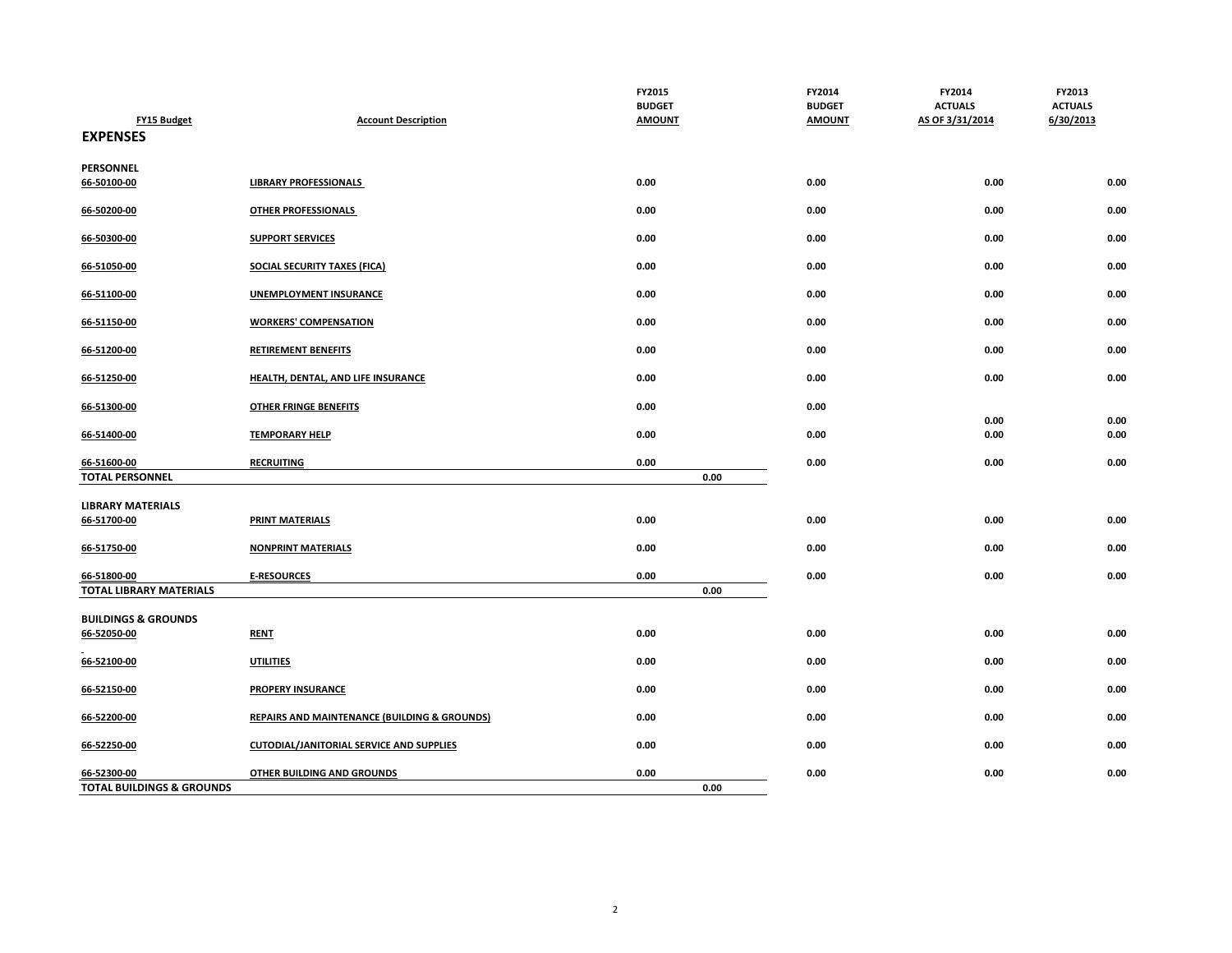|                                       |                                                                | FY2015        |      | FY2014        | FY2014          | FY2013         |
|---------------------------------------|----------------------------------------------------------------|---------------|------|---------------|-----------------|----------------|
|                                       |                                                                | <b>BUDGET</b> |      | <b>BUDGET</b> | <b>ACTUALS</b>  | <b>ACTUALS</b> |
| <b>FY15 Budget</b>                    | <b>Account Description</b>                                     | <b>AMOUNT</b> |      | <b>AMOUNT</b> | AS OF 3/31/2014 | 6/30/2013      |
| <b>VEHICLE EXPENSES</b>               |                                                                |               |      |               |                 |                |
| 66-52550-00                           | <b>FUEL-DELIVERY</b>                                           | 0.00          |      | 0.00          | 0.00            | 0.00           |
| 66-52560-00                           | <b>FUEL-CONSULTING/OTHER</b>                                   | 0.00          |      | 0.00          | 0.00            | 0.00           |
| 66-52600-00                           | REPAIR AND MAINTENANCE-DELIVERY                                | 0.00          |      | 0.00          | 0.00            | 0.00           |
| 66-52610-00                           | REPAIR AND MAINTENANCE-CONSULTING/OTHER                        | 0.00          |      | 0.00          | 0.00            | 0.00           |
| 66-52650-00                           | VEHICHLE INSURANCE-DELIVERY                                    | 0.00          |      | 0.00          | 0.00            | 0.00           |
| 66-52660-00                           | <b>VEHICLE INSURANCE-CONSULTING/OTHER</b>                      | 0.00          |      | 0.00          | 0.00            | 0.00           |
| 66-52700-00                           | VEHICLE LEASING & RENT-DELIVERY                                | 0.00          |      | 0.00          | 0.00            | 0.00           |
| 66-52710-00                           | VEHICLE LEASING & RENT-CONSULTING/OTHER                        | 0.00          |      | 0.00          | 0.00            | 0.00           |
| 66-52750-00                           | OTHER VEHICLE EXPENSE-DELIVERY                                 | 0.00          |      | 0.00          | 0.00            | 0.00           |
| 66-52760-00                           | OTHER VEHICLE EXPENSE-CONSULTING/OTHER                         | 0.00          |      | 0.00          | 0.00            | 0.00           |
| <b>TOTAL VEHICLE EXPENSES</b>         |                                                                |               | 0.00 |               |                 |                |
|                                       | TRAVEL, MEETINGS, AND CONTINUING EDUCATION FOR STAFF AND BOARD |               |      |               |                 |                |
| 66-53050-00                           | <b>IN-STATE TRAVEL</b>                                         | 0.00          |      | 0.00          | 0.00            | 0.00           |
| 66-53100-00                           | <b>OUT-OF-STATE TRAVEL</b>                                     | 0.00          |      | 0.00          | 0.00            | 0.00           |
| 66-53150-00                           | <b>REGISTRATION AND MEETINGS, OTHER FEES</b>                   | 0.00          |      | 0.00          | 0.00            | 0.00           |
|                                       | TRAVEL, MEETINGS, AND CONTINUING EDUCATION FOR STAFF AND BOARD |               | 0.00 |               |                 |                |
|                                       |                                                                |               |      |               |                 |                |
| 66-532000-00                          | CONFERENCES AND CONTINUING EDUCATION MEETINGS                  | 0.00          | 0.00 | 0.00          |                 |                |
| 66-53230-00                           | <b>HONORARIA</b>                                               | 0.00          |      | 0.00          | 0.00            | 0.00           |
| 66-53250-00                           | <b>MATERIALS AND SUPPLIES</b>                                  | 0.00          |      | 0.00          | 0.00            | 0.00           |
| 66-53350-00                           | <b>MEETING</b>                                                 | 0.00          |      | 0.00          | 0.00            | 0.00           |
| 66-53400-00                           | OTHER CONTINUING EDUCATION                                     | 0.00          |      | 0.00          | 0.00            | 0.00           |
| 66-53500-00                           | <b>PUBLIC RELATIONS</b>                                        | 0.00          | 0.00 | 0.00          |                 |                |
| 66-53750-00                           | <b>LIABILITY INSURANCE</b>                                     | 0.00          | 0.00 | 0.00          | 0.00            | 0.00           |
| SUPPLIES, POSTAGE, AND PRINTING       |                                                                |               |      |               |                 |                |
| 66-54100-00                           | <b>COMPUTER SOFTWARE &amp; SUPPLIES (&lt;\$5,000/ITEM)</b>     | 0.00          |      | 0.00          | 0.00            | 0.00           |
| 66-54150-00                           | GENERAL OFFICE SUPPLIES & EQUIPMENT (<\$5,000/ITEM)            | 0.00          |      | 0.00          | 0.00            | 0.00           |
| 66-54200-00                           | <b>POSTAGE</b>                                                 | 0.00          |      | 0.00          | 0.00            | 0.00           |
| 66-54250-00                           | <b>BINDING</b>                                                 | 0.00          |      | 0.00          | 0.00            | 0.00           |
| 66-54270-00                           | <b>LIBRARY SUPPLIES</b>                                        | 0.00          |      | 0.00          | 0.00            | 0.00           |
| 66-54280-00                           | <b>DELIVERY SUPPLIES</b>                                       | 0.00          |      | 0.00          | 0.00            | 0.00           |
| 66-54300-00                           | <b>OTHER SUPPLIES</b>                                          | 0.00          |      | 0.00          | 0.00            | 0.00           |
| TOTAL SUPPLIES, POSTAGE, AND PRINTING |                                                                |               | 0.00 |               |                 |                |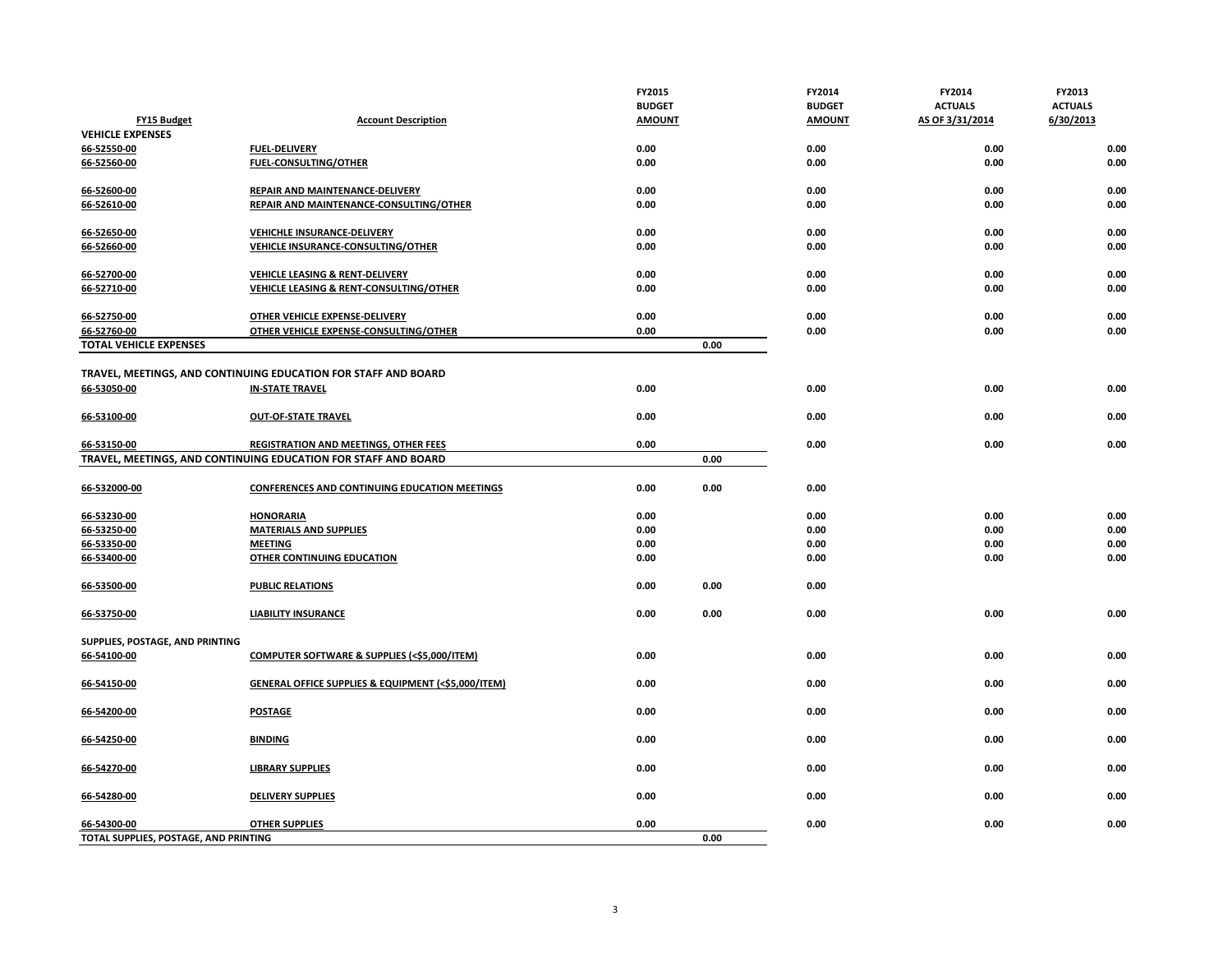|                                               |                                                        | FY2015<br><b>BUDGET</b> |      | FY2014<br><b>BUDGET</b> | FY2014<br><b>ACTUALS</b> | FY2013<br><b>ACTUALS</b> |
|-----------------------------------------------|--------------------------------------------------------|-------------------------|------|-------------------------|--------------------------|--------------------------|
| FY15 Budget                                   | <b>Account Description</b>                             | <b>AMOUNT</b>           |      | <b>AMOUNT</b>           | AS OF 3/31/2014          | 6/30/2013                |
| <b>TELEPHONE &amp; TELECOMMUNICATIONS</b>     |                                                        |                         |      |                         |                          |                          |
| 66-54500-00                                   | <b>TELEPHONE</b>                                       | 0.00                    |      | 0.00                    | 0.00                     | 0.00                     |
| 66-54550-00                                   | <b>LOCAL AND LONG DISTANCE</b>                         | 0.00                    |      | 0.00                    | 0.00                     | 0.00                     |
| 66-54600-00                                   | <b>TELECOMMUNICATIONS</b>                              | 0.00                    |      | 0.00                    | 0.00                     | 0.00                     |
| TOTAL TELEPHONE & TELECOMMUNICATIONS          |                                                        |                         | 0.00 |                         |                          |                          |
| EQUIPMENT RENTAL, REPAIR & MAINTENANCE        |                                                        |                         |      |                         |                          |                          |
| 66-55050-00                                   | <b>EQUIPMENT RENTAL</b>                                | 0.00                    |      | 0.00                    | 0.00                     | 0.00                     |
| 66-55100-00                                   | <b>EQUIPMENT REPAIR &amp; MAINTENANCE AGREEMENTS</b>   | 0.00                    |      | 0.00                    | 0.00                     | 0.00                     |
| TOTAL EQUIPMENT RENTAL, REPAIR, & MAINTENANCE |                                                        |                         | 0.00 |                         |                          |                          |
|                                               |                                                        |                         |      |                         |                          |                          |
| PROFESSIONAL SERVICES<br>66-55600-00          | <b>LEGAL</b>                                           | 0.00                    |      | 0.00                    | 0.00                     | 0.00                     |
|                                               |                                                        |                         |      |                         |                          |                          |
| 66-55650-00                                   | <b>ACCOUNTING</b>                                      | 0.00                    |      | 0.00                    | 0.00                     | 0.00                     |
| 66-55700-00                                   | <b>CONSULTING</b>                                      | 0.00                    |      | 0.00                    | 0.00                     | 0.00                     |
| 66-55800-00                                   | <b>CONTRACTUAL STAFF</b>                               | 0.00                    |      | 0.00                    | 0.00                     | 0.00                     |
| <b>TOTAL PROFESSIONAL SERVICES</b>            |                                                        |                         | 0.00 |                         |                          |                          |
| <b>CONTRACTUAL SERVICES</b>                   |                                                        |                         |      |                         |                          |                          |
| 66-56125-00                                   | <b>INFORMATION SERVICE COSTS</b>                       | 0.00                    |      | 0.00                    | 0.00                     | 0.00                     |
| 66-56150-00                                   | CONTRACTUAL AGREEMENTS WITH SYSTEMS, MEMBER LIBRARIES, |                         |      |                         |                          |                          |
|                                               | AND OTHER COOPERATIVES                                 | 0.00                    |      | 0.00                    | 0.00                     | 0.00                     |
| 66-56200-00                                   | <b>OUTSIDE PRINTING SERVICES</b>                       | 0.00                    |      | 0.00                    | 0.00                     | 0.00                     |
| 66-56300-00                                   | <b>OTHER CONTRACTURAL SERVICES</b>                     | 0.00                    |      | 0.00                    | 0.00                     | 0.00                     |
| <b>TOTAL CONTRACTUAL SERVICES</b>             |                                                        |                         | 0.00 |                         |                          |                          |